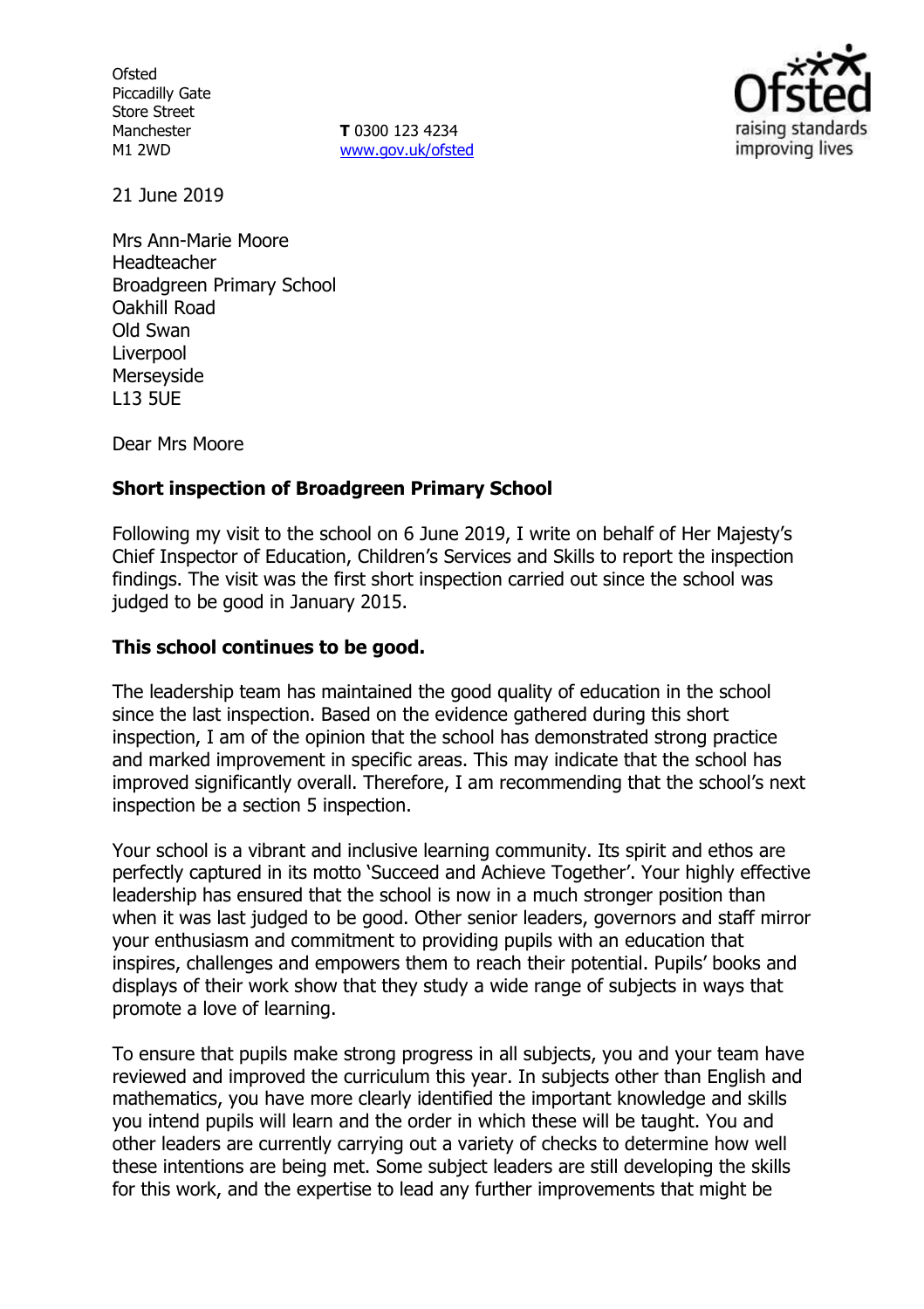

necessary in their subjects.

In your school, teachers feel well supported and enabled to carry out their work. Pupils thrive and achieve and are excited about their learning. The questions and investigations that drive learning in many subjects ignite pupils' curiosity and thirst for learning. Pupils speak enthusiastically about numerous memorable learning experiences. These include learning how mountains are formed, writing persuasive pitches for products they have designed and creating a dance to show the process of pollination. Pupils know about important people who have influenced art, music, science, mathematics, literature and history. They value the educational visitors and visits you provide to enrich the curriculum. Pupils told me that visits to museums, art galleries and theatrical and musical performances 'make learning more real'.

The overwhelmingly positive responses from pupils and their parents and carers are a true testament to the quality of teaching and curriculum in your school. All pupils who responded to Ofsted's pupil survey said that they enjoy their learning and would recommend Broadgreen to others. Pupils like and value their teachers. They described teachers as helpful and kind and said that teachers give them challenging work, encourage them to contribute in lessons, and listen to what they have to say. Parents too are full of praise. Typical comments included, 'This is a school filled with love and fun,' 'My children come home full of marvel,' and 'The school is a treasure in the community.'

You ensure that the curriculum makes an exceptional contribution to pupils' personal development and well-being. Leaders have constructed a comprehensive personal, social and health education programme that educates pupils about safe and healthy lifestyles and relationships. All pupils also have planned opportunities to develop thinking skills. Pupils discuss social and moral dilemmas, including questions about diversity and equality, such as: 'Should female footballers get paid the same as male footballers?'; 'Can you be different but accepted?' These sessions develop pupils' confidence to express opinions, skills of negotiation and respect for different viewpoints. The success of the school's work in this area was plain during my visit, when many pupils confidently came up to me, shook my hand and engaged me in conversation. Pupils' impeccable manners continue to be a hallmark of your school.

At the last inspection, you were asked to provide all pupils with more opportunities to develop their writing skills in English and other subjects. You were also asked to ensure that mathematics activities are sufficiently challenging. You have responded very well to both recommendations.

Teachers have readily taken on board the non-negotiables you set for pupils' writing. Pupils' books show that they are given at least two opportunities each week to produce an extended piece of writing. One of these is in English and the other in a different subject. Teachers are skilful in inspiring pupils to write. Examples include pupils writing a 'team-talk' from the perspective of the Liverpool football club manager, blogs about players in the England women's world cup squad and a script for a detective film. The work in pupils' books, and celebrated in displays around the school, shows that pupils make strong progress in writing. Better attainment in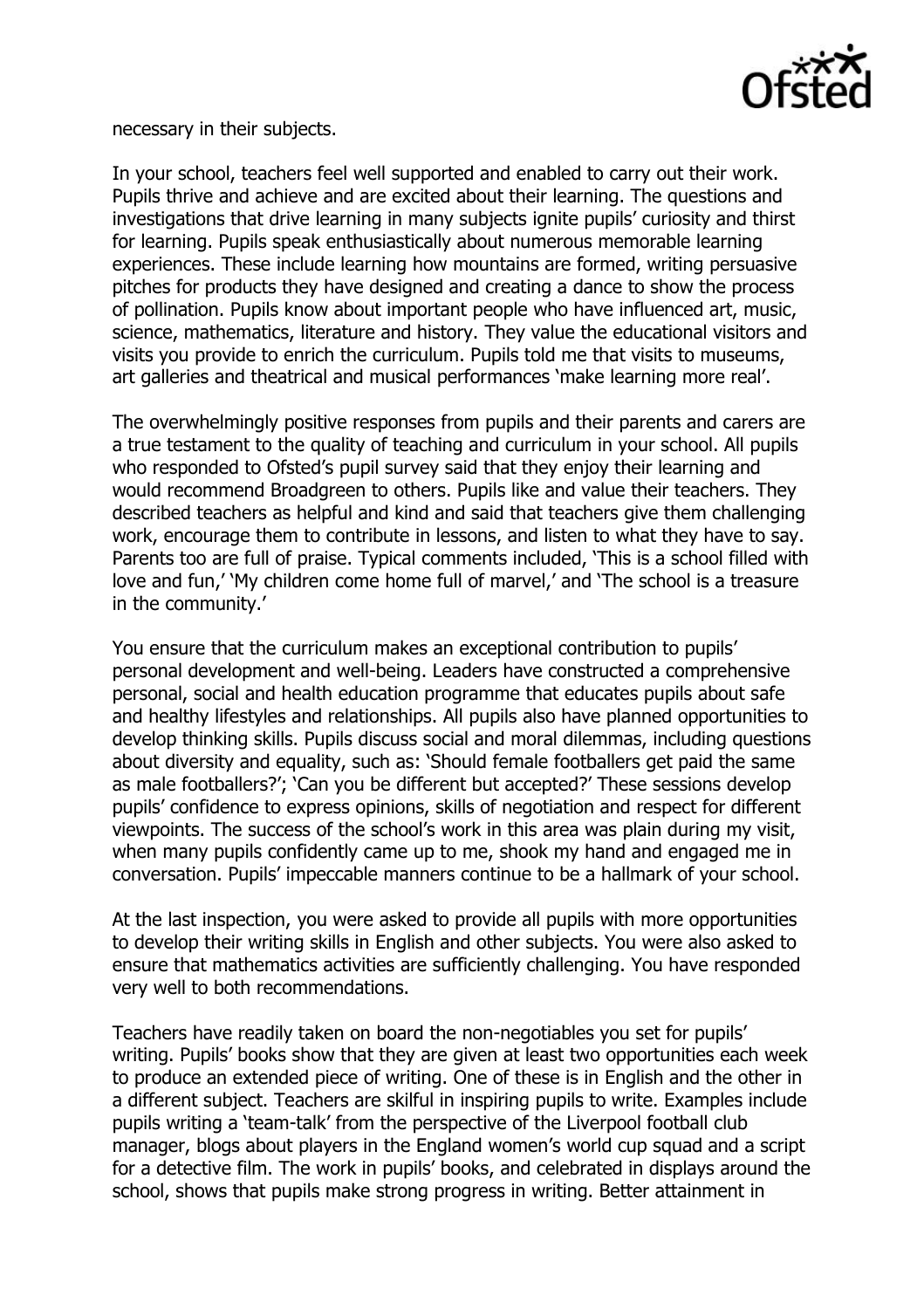

writing is evident over time. By the end of Year 6, the proportion of pupils attaining the expected standard in writing has been consistently at least in line with pupils nationally. The proportion writing at greater depth has increased each year since 2016 and was above average in 2018.

The work pupils undertake in mathematics now challenges them very effectively. The pupils I spoke with, including the most able mathematicians, agree. Pupils of all ages enjoy applying their mathematical learning to the wide range of reasoning challenges they are given. Over time, the end of key stage 2 mathematics test results show that pupils make consistently good progress. By the end of Year 6, attainment at the expected standard is at least in line with pupils nationally. The proportion of pupils who attain the high standard is close to the national average.

Alongside these improvements, you have also ensured that reading has a more central place in the curriculum. Great emphasis is placed on pupils' reading for pleasure and to enhance their knowledge and vocabulary in different subjects. As a result, there has been a notable improvement in pupils' progress and attainment in reading. In 2018, for example, Year 6 pupils' reading test results were above average at both the expected standard and the high standard.

You receive excellent support and healthy challenge from your governing board. Governors are keen to know the impact of school improvement initiatives on pupils' outcomes. Accordingly, they have asked questions about the progression of skills within the school's new curriculum.

### **Safeguarding is effective.**

You have ensured a strong culture of care and safeguarding in the school. All safeguarding arrangements are fit for purpose. Statutory checks are in place to ensure the suitability of all adults working in school, and appropriate checks are made on visitors when they arrive at the school. You ensure that all staff receive regular safeguarding training. As a result, staff are clear about their responsibilities and do not hesitate to pass on any concerns they might have about a child's welfare to you or your deputy safeguarding leaders. You maintain comprehensive records of all safeguarding incidents and concerns. These provide clear and detailed information about the school's actions and communications with parents and professional agencies. Where you consider that the views of other professionals are not in pupils' best interests, you are not afraid to challenge these or escalate your concerns.

Pupils say that they feel safe in school and that behaviour is good. They have an informed understanding of how to stay safe in many situations because safeguarding education is an integral part of your curriculum. Pupils know the different forms bullying can take and what to do if they experience it. In this aspect of safeguarding, pupils explained the valuable role of the pupil anti-bullying ambassadors. Pupils explained that there is little bullying in school and that if it does occur teachers and other adults are really good at sorting things out. Pupils are clear about the potential dangers of using technology. Pupils trust the adults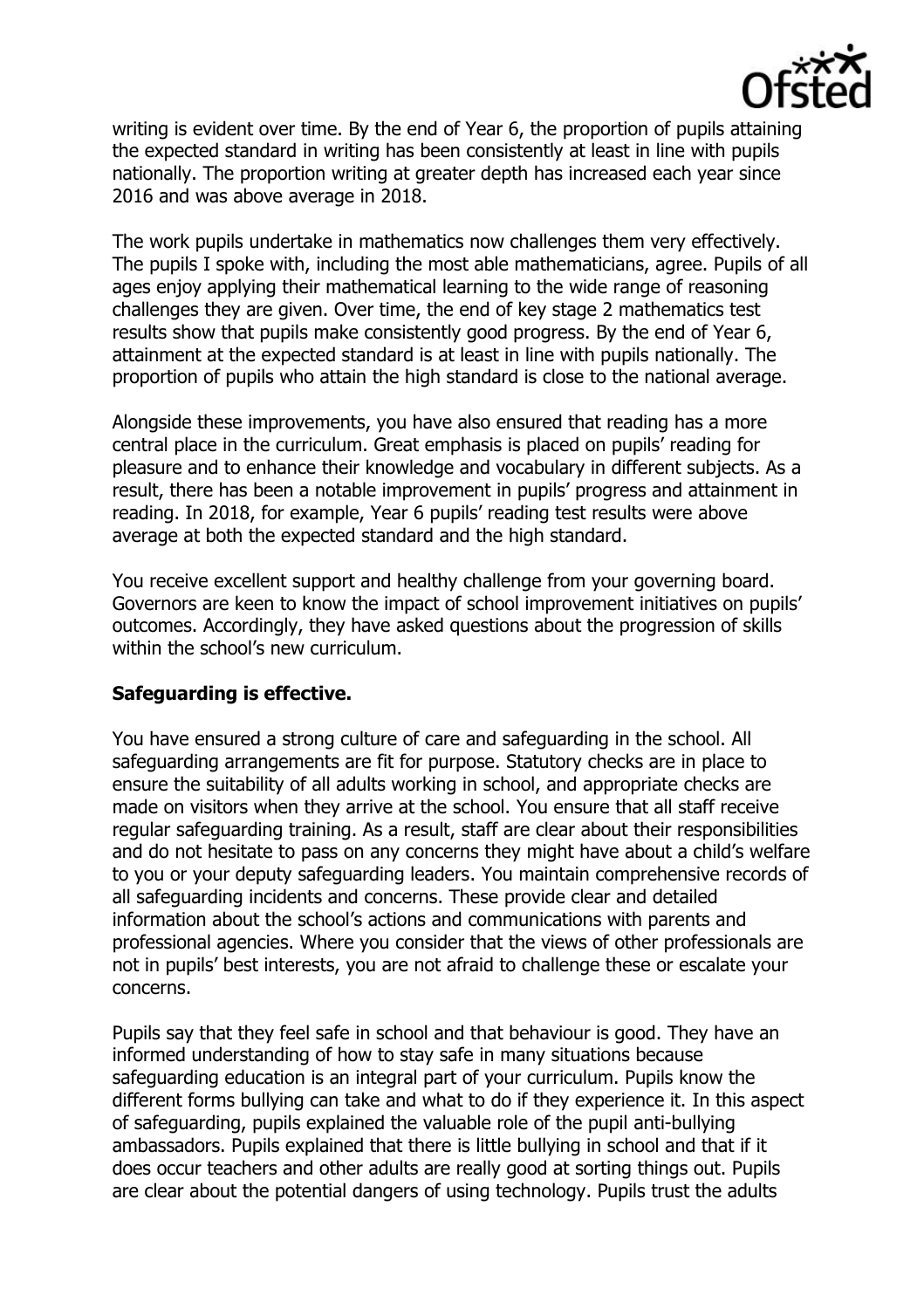

who work with them. They told me that all the teaching and welfare staff listen to any concerns they might express and never 'fob you off'. Parents appreciate the school's work to keep their children safe. All parents who responded to Parent View, Ofsted's online survey, said that their children are safe in school.

# **Inspection findings**

- Prior to 2018, the proportion of children attaining a good level of development by the end of the early years had been well below average. In 2018, however, the proportion increased to almost 70% and was close to the national average. This outcome reflected the children's strong progress. An increased emphasis on the teaching of reading, writing and mathematics underpinned this improvement. This has continued and is now an embedded and successful aspect of the school's early years practice.
- Children in the early years benefit from an exciting curriculum that develops all areas of their learning. During the inspection, the children were delighted to receive a letter from 'T-Rex' and were highly motivated to write back. The children gleefully explored dinosaur artefacts in their class museum and sifted through sand like archaeologists to uncover dinosaur bones. As the children explored, skilled practitioners expertly supported the children's learning, language development, writing skills and knowledge of the world. This example is typical of the learning that takes place in the early years each day.
- In 2017, leaders also took decisive action to tackle low attainment in key stage 1, including Year 1 pupils' attainment in phonics. Leaders ensured that more, welltrained staff were deployed to teach phonics, each day, in Years 1 and 2. The overall profile of reading was raised, including reading for pleasure. As in the rest of the school, pupils were given many more opportunities to write in different styles and for different purposes.
- Leaders soon began to see the impact that these changes were having on pupils' progress and attainment in phonics, reading and writing. In 2018, the proportion of Year 1 pupils attaining the expected standard in phonics rose sharply and matched the national average. Similar success was evident in the 2018 statutory assessments of Year 2 pupils. Pupils' attainment in reading and writing improved significantly and was close to pupils this age nationally, at both the expected standard and greater depth. The same is true for mathematics. Leaders' and teachers' higher expectations and a strong focus on developing pupils' number and problem-solving skills boosted progress and ensured that pupils attained standards similar to pupils the same age nationally. Current pupils' books and the school's assessment information show that these improvements have been sustained.
- The school makes very good provision for disadvantaged pupils. By the end of key stage 2, disadvantaged pupils have made strong progress in reading, writing and mathematics. Indeed, in mathematics, their progress has been in the top 20% of schools nationally for the last two years. Leaders are very successful in identifying and addressing any barriers to learning that these pupils might face. Leaders make wise and effective use of the additional funding they receive for this group of pupils. Essentially, leaders' high expectations, quality teaching, the